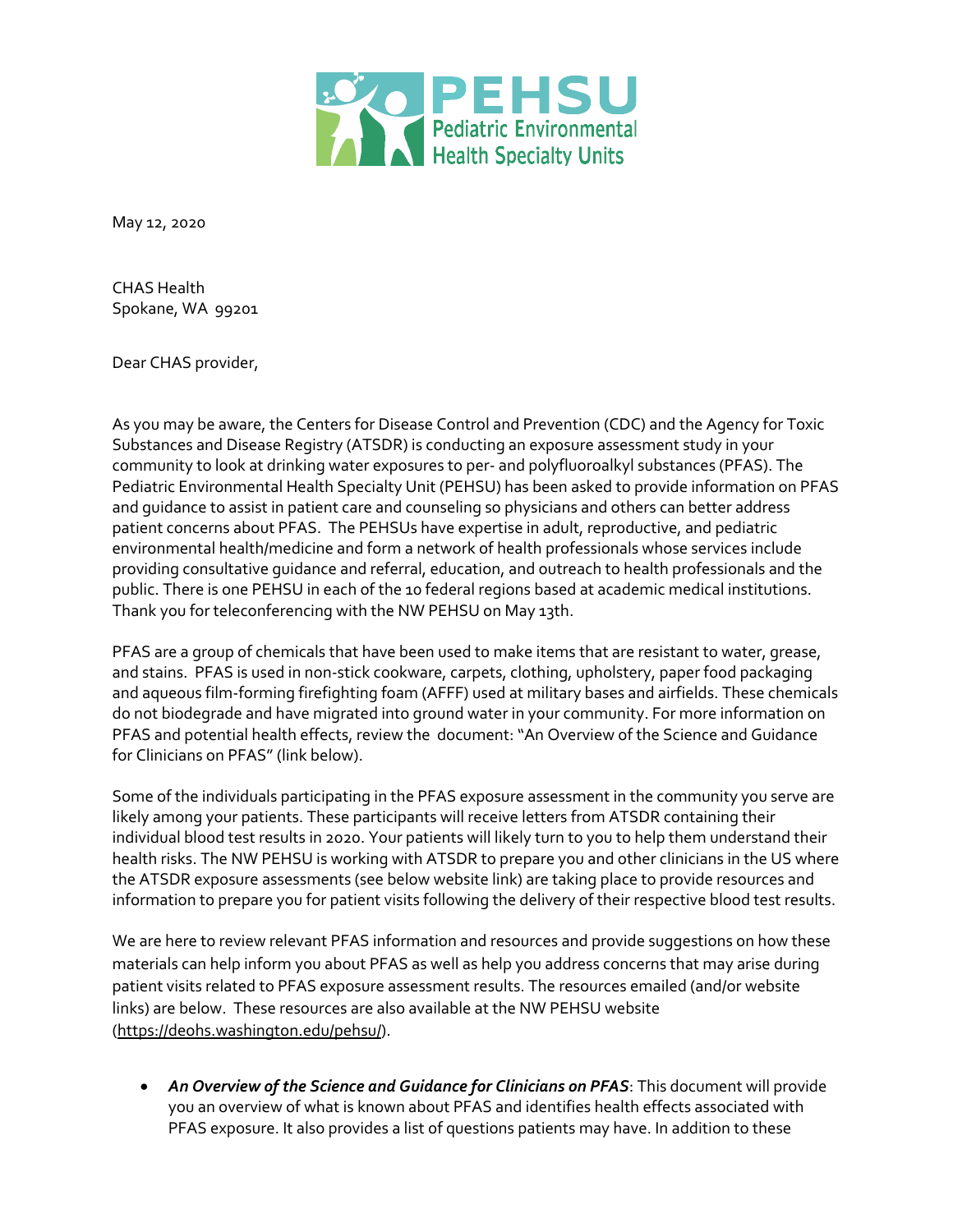questions, each one has supporting information for answers to these questions. It is recommended that you review this document to better understand PFAS, ways patients may prevent further PFAS exposure, and recommendations on how to undertake a PFAS-related patient visit.

https://www.atsdr.cdc.gov/pfas/docs/ATSDR\_PFAS\_ClinicalGuidance\_12202019.pdf

- *PFAS Clinical Visit Guidance*: This document provides steps that clinicians can follow during visits with patients who are seeking guidance and information on their PFAS exposure assessment test results. This short document can be quickly referenced prior to patient visits to remind you of the necessary steps recommended when discussing PFAS exposure and reviewing any PFAS test results.
- *What Patients Need to Know about PFAS*: This document is supplemental to the ATSDR Clinician Guidance and focuses on the patient. It provides answers to questions that patients may have during their clinical visit and can be sent home with them.
- **PFAS Exposure Assessment Participant Test Results Letter Template:** This document provides you with a blank template to serve as an example of what you should expect to see when patients bring you their test results.
	- o Your patient's completed letter will have two values: your patient's PFAS level and a level from the NHANES data from 2015-2016. The National Health and Nutrition Examination Survey (NHANES) is a program of studies designed to assess the health and nutritional status of adults and children in the United States. The continuous survey examines a nationally representative sample of about 5,000 persons each year. These persons are located in counties across the country, 15 of which are visited each year. Results of NHANES benefit people in the U.S. by providing facts about the distribution of health problems and risk factors in the population. Information collected from the current survey is compared with information collected in previous surveys which allows health planners to detect the extent of how various health problems and risk factors have changed in the U.S. population over time.
	- o Source: https://www.cdc.gov/nchs/nhanes/about\_nhanes.htm
- *PFAS Frequently Asked Questions*: This document contains brief, high level information for the public regarding what PFAS are, how they affect human health, and how to reduce exposure. It can be given to patients during their clinical visit to take home with them. https://deohs.washington.edu/pehsu/sites/deohs.washington.edu.pehsu/files/PFAS-FAQs-Fact-Sheet-H.pdf
- **ATSDR PFAS exposure assessments throughout the US** are described at this website. https://www.atsdr.cdc.gov/pfas/PFAS-Exposure-Assessments.html
- **CDC ATSDR: PFAS Exposure Assessment. Airway Heights, Spokane County, WA:** This document describes the PFAS exposure assessment at the Airway Heights, Spokane County, WA site which can inform health professionals and the public. https://www.atsdr.cdc.gov/pfas/communities/Spokane-County-WA.html
- **Spokane Regional Health District's Airway Heights PFAS Exposure Assessment**: This website includes information from Spokane Regional Health District and can inform health professionals and the public. https://srhd.org/pfas-study